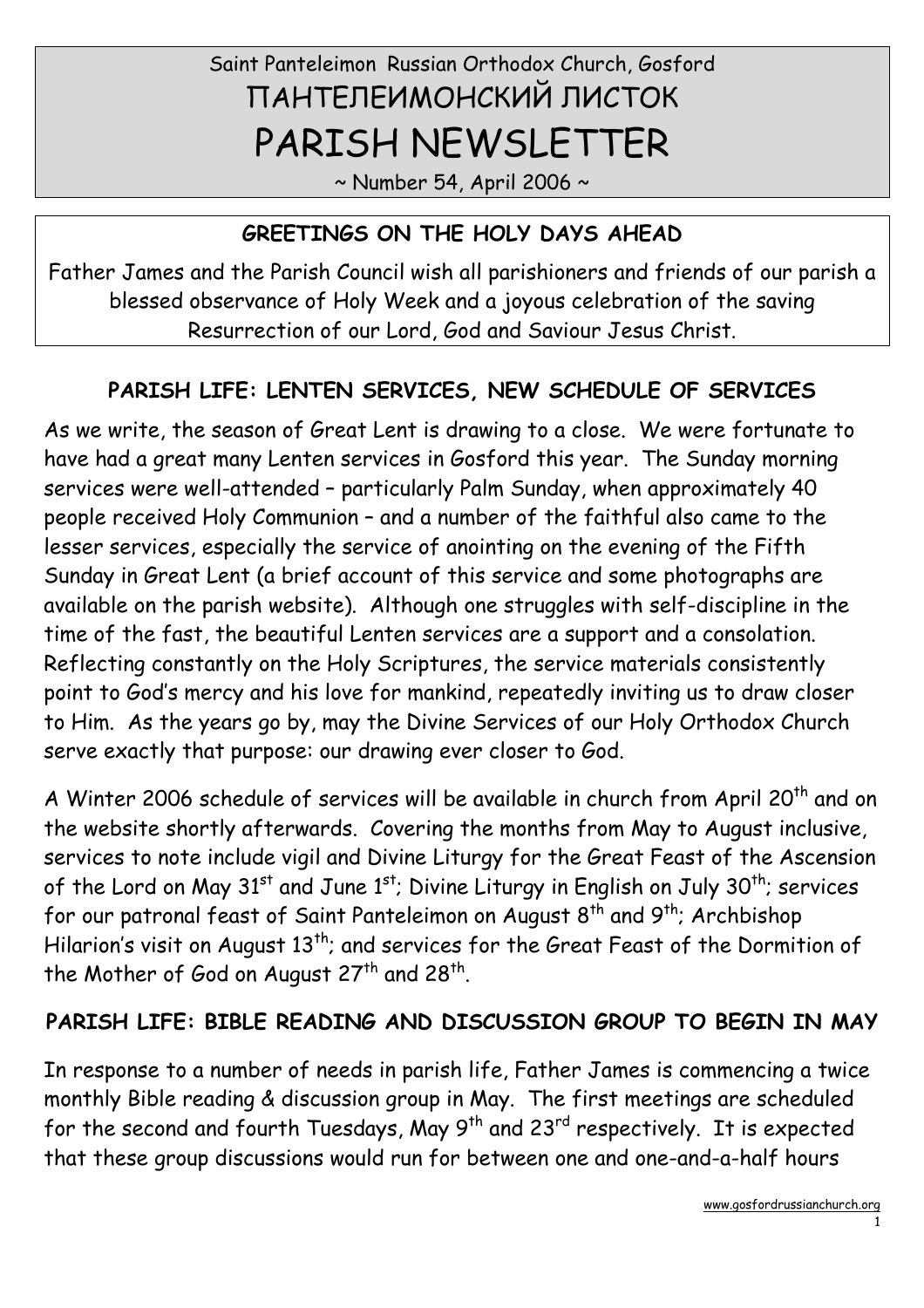(and no longer, if participation is not to become too much of a time burden!), beginning at 7.00pm. Beginning with a prayer, the first half-hour or so will be reading aloud and discussion of the Bible, beginning with Saint Paul's Letter to the Romans. Father James will begin by giving a little bit of background to the book being read and discussed. The group will work through one book of the Bible before starting another. The idea is to develop a habit of Bible reading and to simply become more familiar with the Holy Scriptures. Those attending need not bring Bibles; Father James will obtain Bibles in an easy-to-understand translation and standard format that participants can use. The second half-hour or so will be a general discussion and question-and-answer session on all aspects of Orthodox Christian life. Some topics already noted for discussion include confession, frequency of Holy Communion, preparation for Holy Communion, prayers at home, icons in the church, various contemporary issues, and more. There will be some snacks and tea and coffee available (perhaps pizza can be ordered, from time to time…). The first two meetings will be at the church hall; if there is interest, the venue can be changed to Father James and Matushka Marie's home at Umina Beach. A home venue makes family participation more of a possibility, as there is extra room and plenty of toys for any children (indeed, it may even be possible to have some separate activities for children). Please consider making time for what is hoped will be a step forward in the life of the parish and in our individual spiritual lives.

## PARISH LIFE: CHURCH CLEAN-UP HELD ON APRIL 14th

On Friday April 14<sup>th</sup> (a Public Holiday because of Catholic & Protestant Good Friday) a number of parishioners – about 15 in all – met at church in order to give things a good cleaning in preparation for Palm Sunday & Pascha. As usual, all the furniture was removed and polished; the oil lamps were cleaned, polished and filled; the icons were dusted and cleaned; the floors were scrubbed; the green vestments were ironed and set out in church; and in general, everything was set in order. The church looked beautiful for the Palm Sunday services on April 15<sup>th</sup> and 16<sup>th</sup>. Many thanks to all who were able to help out on the day.

## PARISH LIFE: TWO YEARS AT WEST GOSFORD

This month marks the second anniversary of services at West Gosford. The first services in our new church were for Palm Sunday 2004: the vigil on Saturday April 3<sup>rd</sup> and Divine Liturgy Sunday April 4<sup>th</sup>. In those two years we have seen our parish firmly established in a way that was not possible at Narara Community Centre, with pleasing developments in all areas of parish life. May God grant that our parish continues to blossom and grow.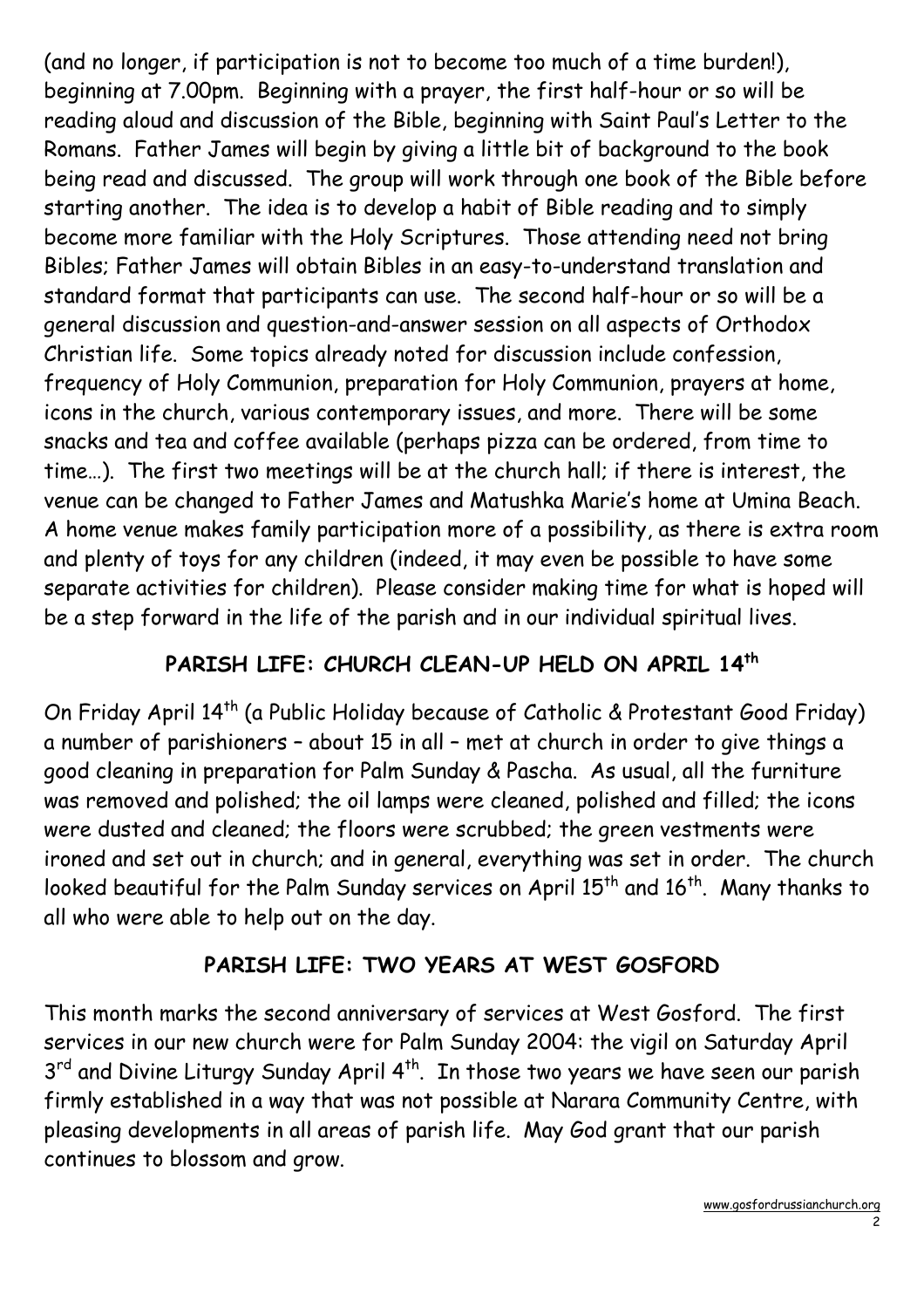#### PARISH LIFE: PARISH COUNCIL NEWS

The Parish Council met most recently on Tuesday April 4<sup>th</sup>, 2006. Unfortunately, a number of members were unable to be present because of sickness or prior commitments. The council heard the usual reports concerning correspondence, finances, parish and sisterhood activities, and building issues. Father James presented some considerations to the members present on the subject of strategic planning. He covered three areas: parish activities, parish finances and parish governance. The parish activities discussed were those set out in the Normal Parish By-Laws and reported against in the parish Annual Report: prayers and sacraments, the church building and its' needs, educational work, support of the clergy and church authorities, and the provision of help to others in need. It was observed that prayers and sacraments are a strength in parish life; that the church building is at present adequate and is well cared for; appropriate support for the clergy and church authorities is provided; and that education and charitable work are at present weak areas. Parish finances need careful review and information must be compiled to support decision-making with regard to either expansion at West Gosford (an upstairs floor, for example) or purchase of land with a view to construction of a church. Parish governance – continuing in sound decision-making and accounting practices, ensuring compliance with the law in relation to privacy and other such legislation – remains an important aspect of parish life. These considerations were noted, and will form part of the Parish Council's ongoing discussion of the direction of parish life. The Parish Council is due to meet next on Tuesday May 2 $^{\sf{nd}}$ .

## PARISH LIFE: LENTEN BBQ ON SUNDAY APRIL 2ND

As mentioned in the March newsletter, on Sunday April 2<sup>nd</sup> there was a Lenten BBQ for parishioners and friends. The organisers of the fishing competition provided a large quantity of prawns to be BBQed. Many people stayed after church to enjoy the good food and company. So successful was the event that the Parish Council has decided to make it an annual event. A photo-report will shortly be posted on the parish website.

#### READING: NEW ISSUE OF «ЦЕРКОВНОЕ СЛОВО»

Available in church from late April is the Russian-language Diocesan journal, «Церковное Слово». The April 2006 issue is dedicated primarily to material relating to the forthcoming 4<sup>th</sup> All-Diaspora Council, now only a few short weeks away. Included are an article by Archbishop Hilarion, an interview with Archbishop Mark, articles by prominent Archpriests Peter Perekrestov and Victor Potapov. Archbishop Hilarion Paschal Epistle is also included, as are Paschal greetings from